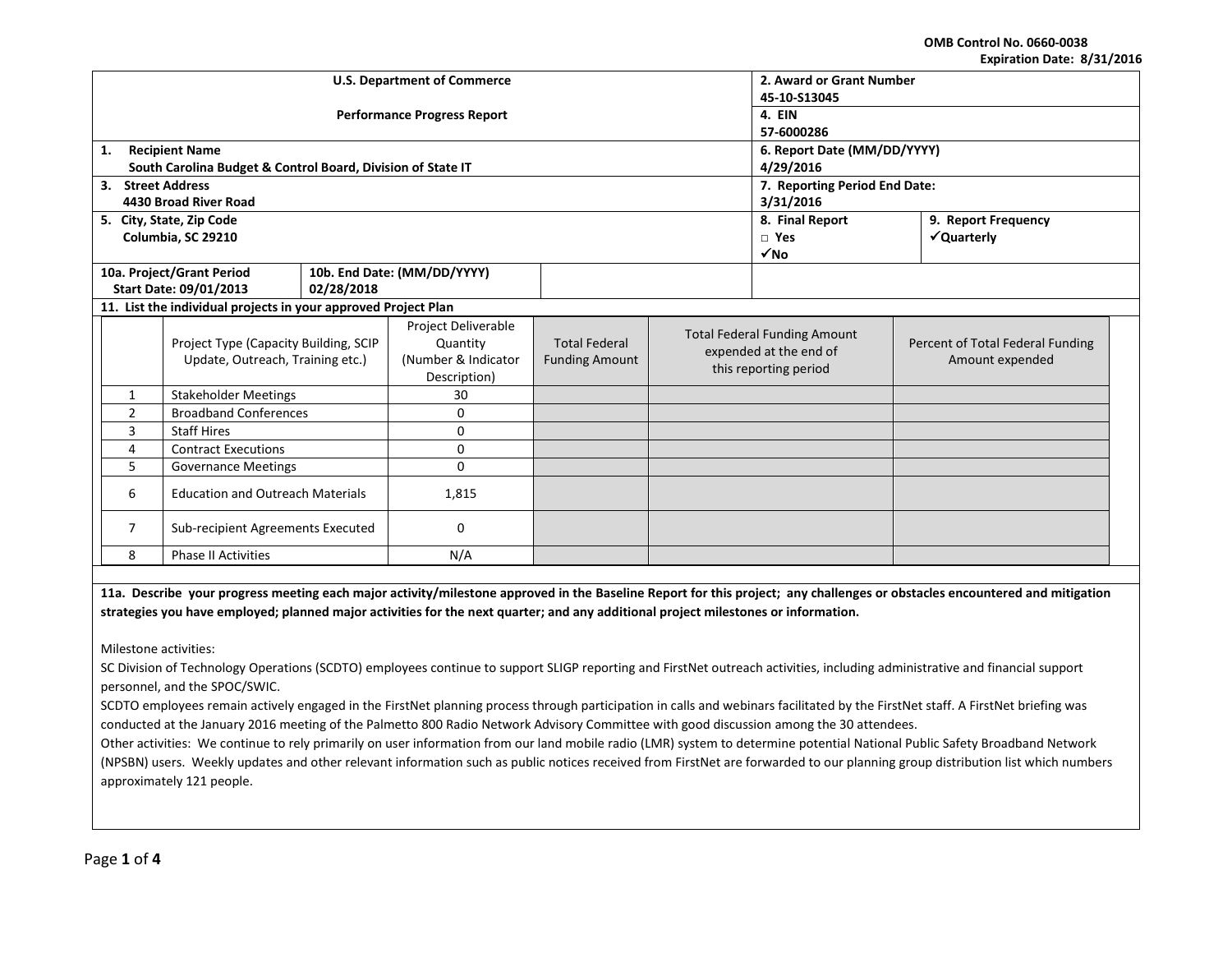**11b. If the project team anticipates requesting any changes to the approved Baseline Report in the next quarter, describe those below. Note that any substantive changes to the Baseline Report must be approved by the Department of Commerce before implementation.**

We anticipated developing and distributing a FirstNet factsheet, but have decided to rely on FirstNet material at this time to keep the message consistent regarding FirstNet activities.

**11c. Provide any other information that would be useful to NTIA as it assesses this project's progress.** 

Our work this quarter focused on remaining plugged into workshops, webinars and conference calls. We remain actively engaged with Federal, state and local organizations and associations including FirstNet, NTIA, NASCIO, NASTD, RECCWG, NCSWIC and Region IV RECCWG. Our weekly email distribution of FirstNet activities includes representatives from all of South Carolina's public safety disciplines associations and their respective state agencies.

**11d. Describe any success stories or best practices you have identified. Please be as specific as possible.**

No success stories or best practices were identified in Quarter 11.

### **12. Personnel**

## **12a. If the project is not fully staffed, describe how any lack of staffing may impact the project's time line and when the project will be fully staffed.**

The project is not fully staffed, and is currently being assisted by the following staff personnel identified below in item #12b. We don't anticipate any changes to the project's timeline.

#### **12b. Staffing Table**

| Job Title                |     | <b>Project(s) Assigned</b>                                                                           | Change    |
|--------------------------|-----|------------------------------------------------------------------------------------------------------|-----------|
| SWIC/SPOC                |     | Provide oversight of all SLIGP project activities                                                    | No change |
| Administrative Assistant |     | Provide administrative support for grant management, governance meetings, and<br>outreach activities | No change |
| <b>Finance Assistant</b> | .25 | Provide support for budget management, procurement, and processing invoices                          | No change |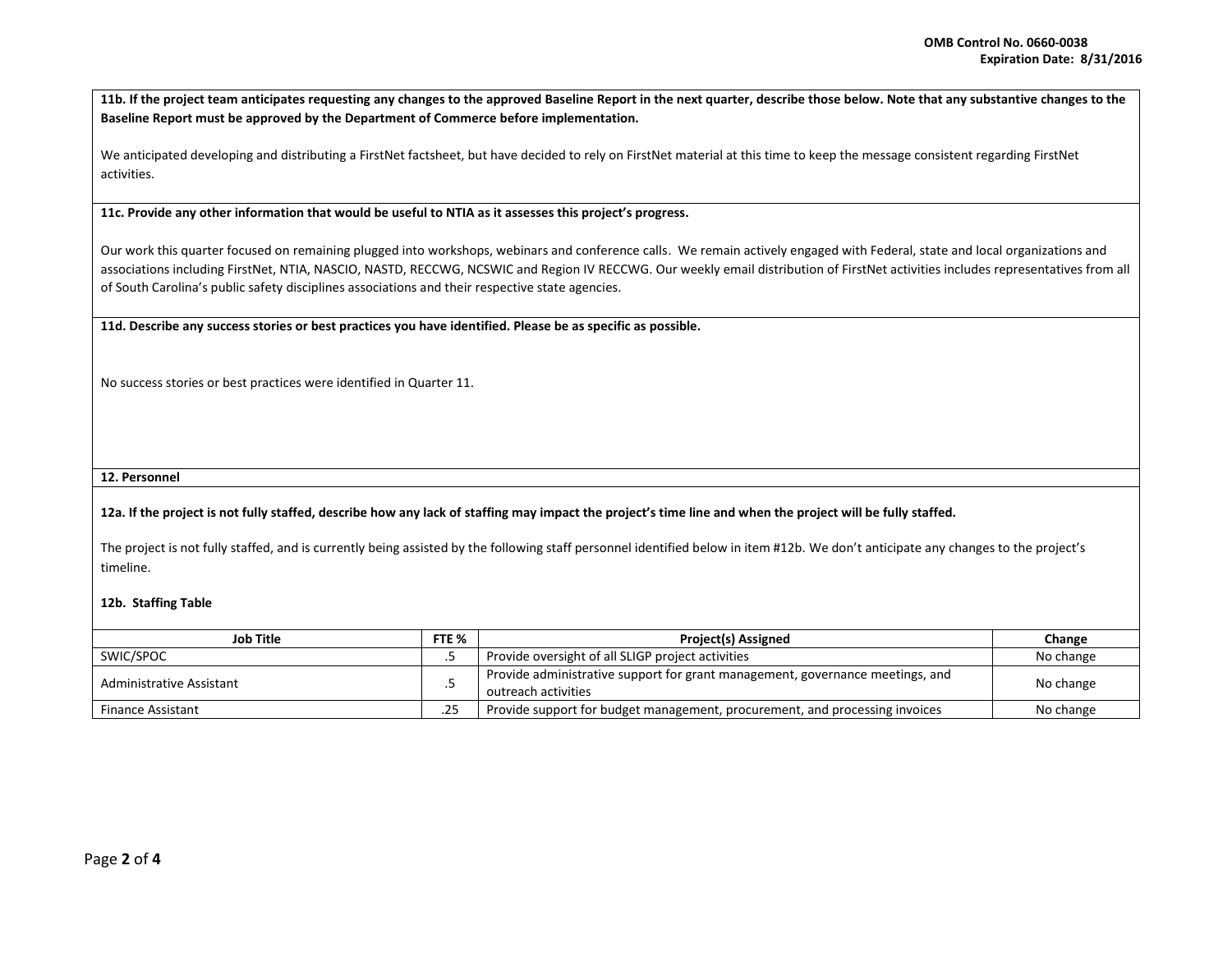**OMB Control No. 0660-0038 Expiration Date: 8/31/2016**

| 13. Subcontracts (Vendors and/or Subrecipients)                                                                                       |                                      |                          |                                   |                               |               |             |                                                |                                                 |                        |
|---------------------------------------------------------------------------------------------------------------------------------------|--------------------------------------|--------------------------|-----------------------------------|-------------------------------|---------------|-------------|------------------------------------------------|-------------------------------------------------|------------------------|
| 13a. Subcontracts Table – Include all subcontractors. The totals from this table must equal the "Subcontracts Total" in Question 14f. |                                      |                          |                                   |                               |               |             |                                                |                                                 |                        |
| Name                                                                                                                                  | <b>Subcontract Purpose</b>           | Type<br>(Vendor/Subrec.) | RFP/RFQ<br><b>Issued</b><br>(Y/N) | Contract<br>Executed<br>(Y/N) | Start<br>Date | End<br>Date | <b>Total Federal</b><br><b>Funds Allocated</b> | <b>Total Matching</b><br><b>Funds Allocated</b> | Project and % Assigned |
| TBD                                                                                                                                   | Website development                  | Vendor                   | N                                 | N                             | TBD           | TBD         | \$163,000                                      | \$0                                             | N/A                    |
| TBD                                                                                                                                   | Legal assistance with<br><b>MOUs</b> | Vendor                   | N                                 | N                             | TBD           | TBD         | \$133,000                                      | \$0                                             | N/A                    |
| <b>TBD</b>                                                                                                                            | Conference planning                  | Vendor                   | N                                 | N                             | TBD           | <b>TBD</b>  | \$133,000                                      | \$0                                             | N/A                    |
| TBD                                                                                                                                   | Phase II Support                     | Vendor                   | N                                 | N                             | TBD           | TBD         | \$483,000                                      | \$0                                             | N/A                    |
| 13b. Describe any challenges encountered with vendors and/or sub-recipients.                                                          |                                      |                          |                                   |                               |               |             |                                                |                                                 |                        |

N/A. No vendors and/or sub-recipients are currently part of the FirstNet implementation planning process in South Carolina

# **14. Budget Worksheet**

Columns 2, 3 and 4 must match your current project budget for the entire award, which is the SF-424A on file. Only list matching funds that the Department of Commerce has already approved.

| <b>Project Budget Element</b> | <b>Federal Funds</b> | <b>Approved Matching</b> | <b>Total Budget</b> | <b>Federal Funds</b> | <b>Approved Matching Funds</b> | Total Funds Expended (7) |
|-------------------------------|----------------------|--------------------------|---------------------|----------------------|--------------------------------|--------------------------|
|                               | Awarded (2)          | Funds (3)                | (4)                 | Expended (5)         | Expended (6)                   |                          |
| a. Personnel Salaries         | 500,000              | 303,997                  | 803,997             | м.                   | 35,458.85                      | 34,546.99                |
| b. Personnel Fringe Benefits  | 140,000              | 85,119                   | 225,119             | U                    | 10,258.28                      | 10,258.28                |
| c. Travel                     | 159,300              | 6,048                    | 165,348             | 16,368.86            |                                | 16,368.86                |
| d. Equipment                  |                      |                          |                     |                      |                                |                          |
| e. Materials/Supplies         | 5,998                | 3,420                    | 9.418               |                      |                                |                          |
| f. Subcontracts Total         | 912,000              |                          | 912,000             |                      |                                |                          |
| g. Other                      | 136.224              | 64.800                   | 201,024             |                      |                                |                          |
| Indirect                      |                      |                          |                     |                      |                                |                          |
| h. Total Costs                | 1,853,522            | 463,384                  | 2,316,906           | 16,368.86            | 45.717.13                      | 62.085.99                |
| i. % of Total                 | 80%                  | 20%                      | 100%                | 26%                  | 74%                            | 100%                     |